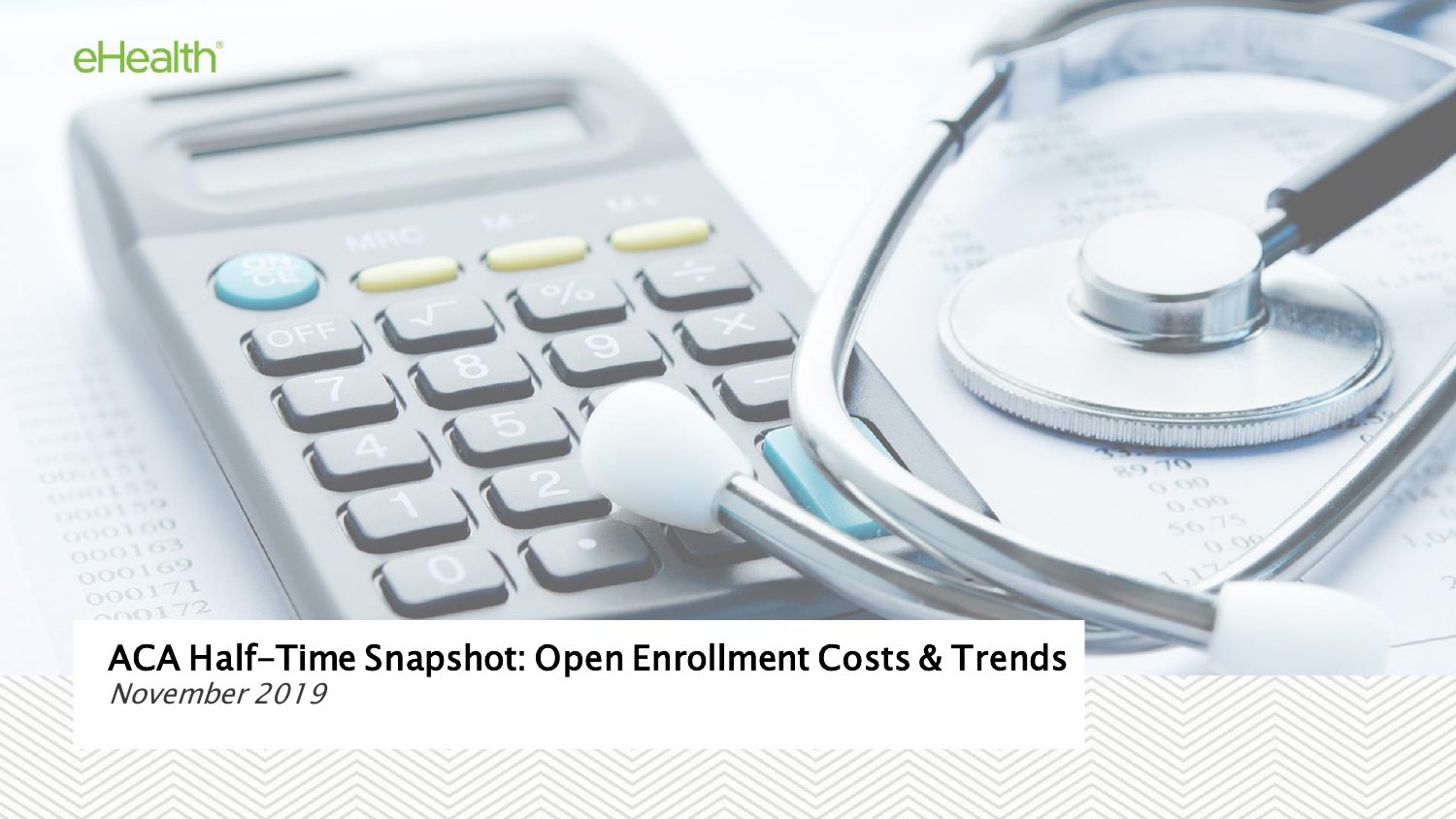### Study Overview

This report presents an analysis of costs and trends among consumers not receiving government subsidies who selected Affordable Care Act (ACA) insurance plans through eHealth during the first half of the nationwide open enrollment period for 2020 coverage, which is scheduled to end December 15, 2019. Data presented in this report is drawn from November 1 through November 20, 2019 and comparisons are drawn with data published in eHealth's Half-Time Report from the prior year.

Highlights for the first half of the 2020 open enrollment period:

- **Average premiums show modest declines:** Average premiums for individual coverage declined 4% compared to last year (from \$477 to \$456), while family premiums declined 2% (from \$1,154 to \$1,134).
- **Average deductibles increased:** Average deductibles for individual coverage are up 5% compared to last year (from \$4,064 to \$4,263); family premiums are up 4% (from \$7,620 to \$7,893).
- **More people are selecting EPO plans:** 31% of individuals and families selected EPO-style plans, compared to 25% during last year's open enrollment; 49% selected HMO-style plans, compared to 56% last year.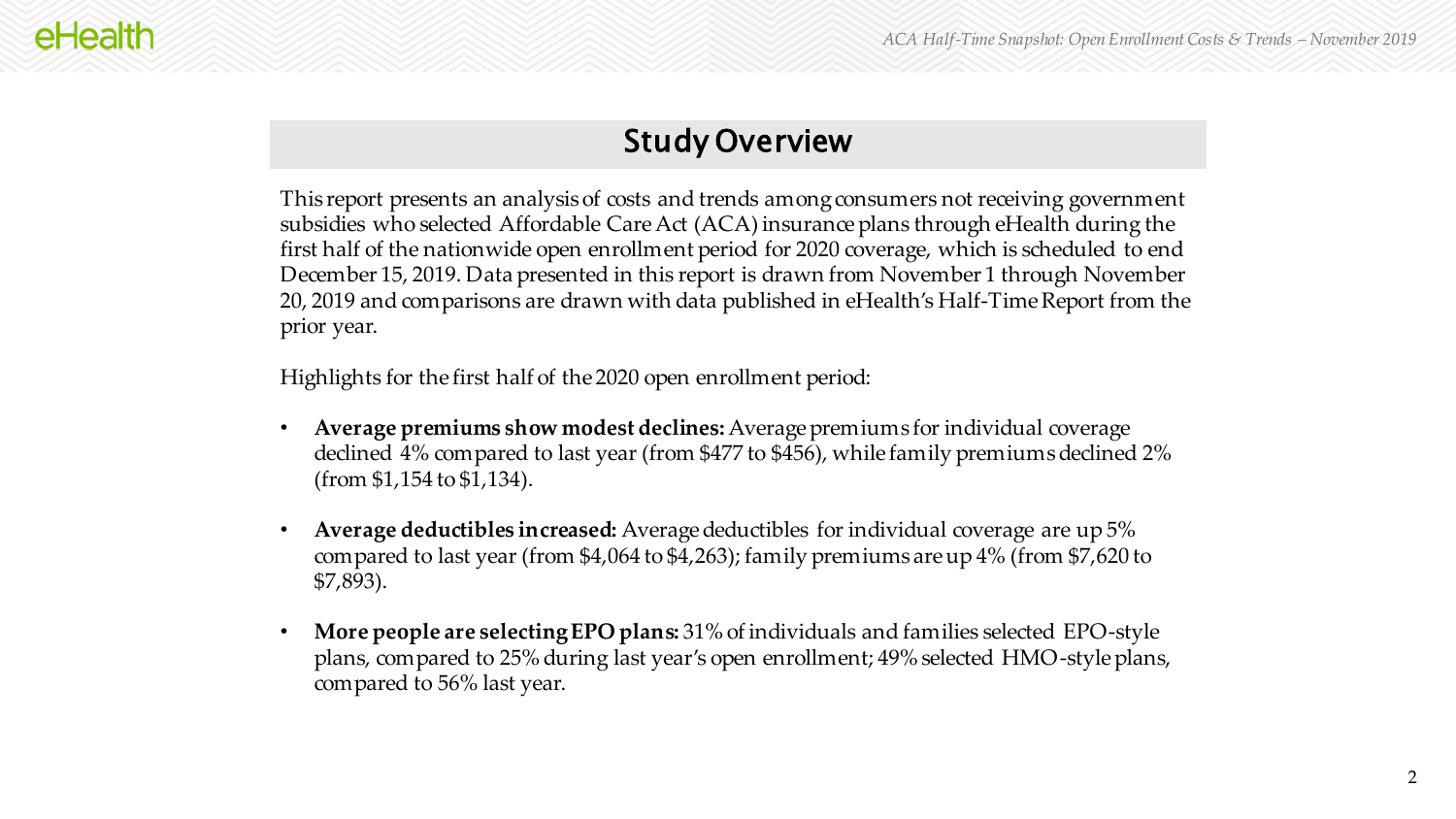### **Premiums are down 4% for individuals and 2% for families in the first half of open enrollment**

- \$456 was the average premium for individual plans among consumers not receiving subsidies, compared to \$477 in the first half of last year's open enrollment period.
- \$1,134 was the average monthly premium for family plans, compared to \$1,154 last year.





#### A [recent eHealth survey o](https://news.ehealthinsurance.com/_ir/68/201910/eHealth_ACA_Choices_Survey_for_Open_Enrollment_2020.pdf)f ACA plan enrollees found:

**Most select a plan based primarily on monthly premium:** 54% said the monthly premium is their most important consideration in selecting a health insurance plan.

**Unsubsidized consumers are significantly less happy with premiums:** 33% of those not receiving government premium subsidies expressed satisfaction with what they pay for coverage, compared to 76% of those who receive subsidies.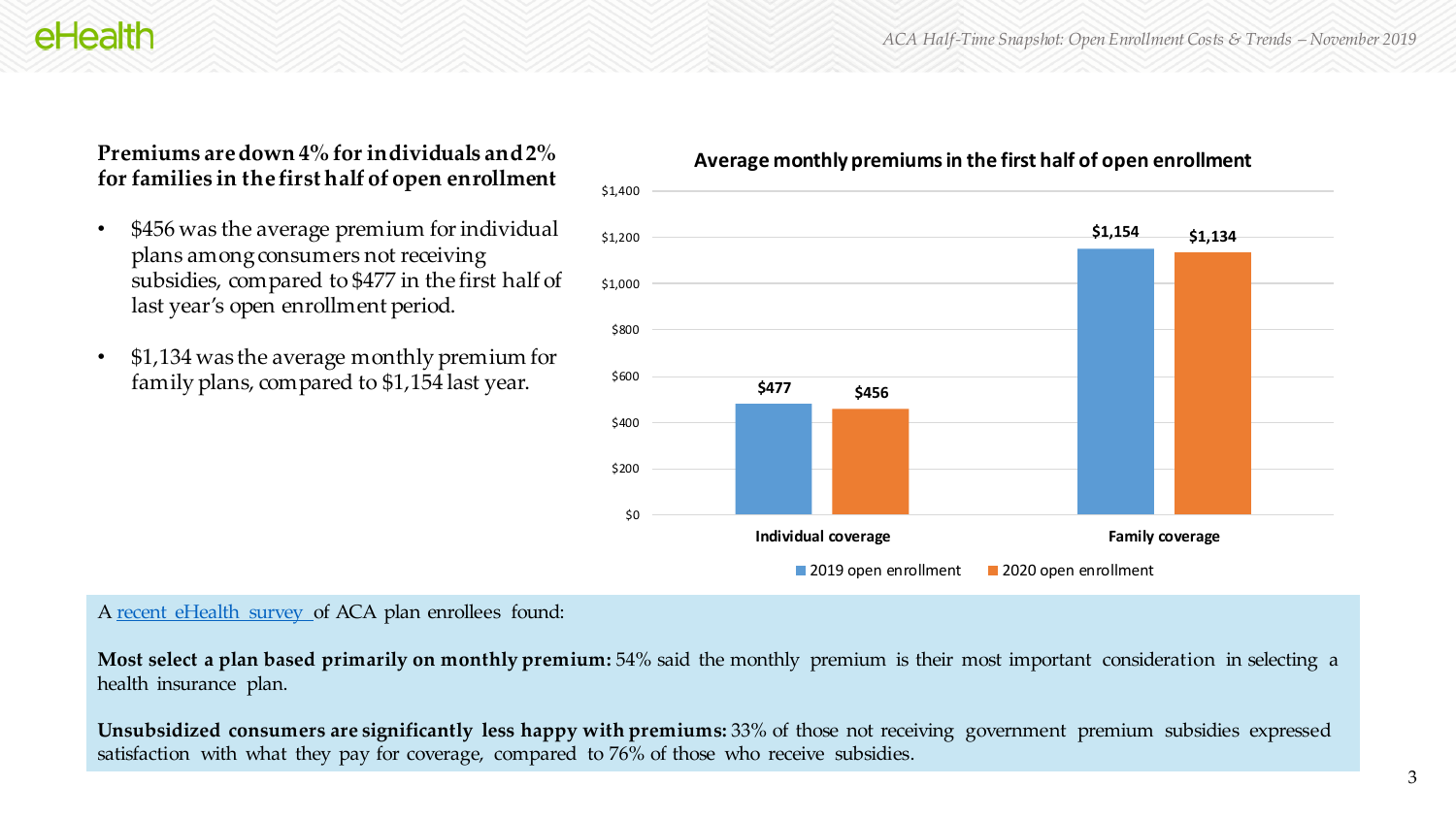*ACA Half-Time Snapshot: Open Enrollment Costs & Trends – November 2019*

## eHealth

### **Deductibles are up 5% for individuals and 4% for families in the first half of open enrollment**

- \$4,263 was the average deductible for individual plans among consumers not receiving subsidies, compared to \$4,064 in the first half of last year's open enrollment period.
- \$7,893 was the average deductible for family plans, compared to \$7,620 last year.

#### **Average annual deductibles in the first half of open enrollment**

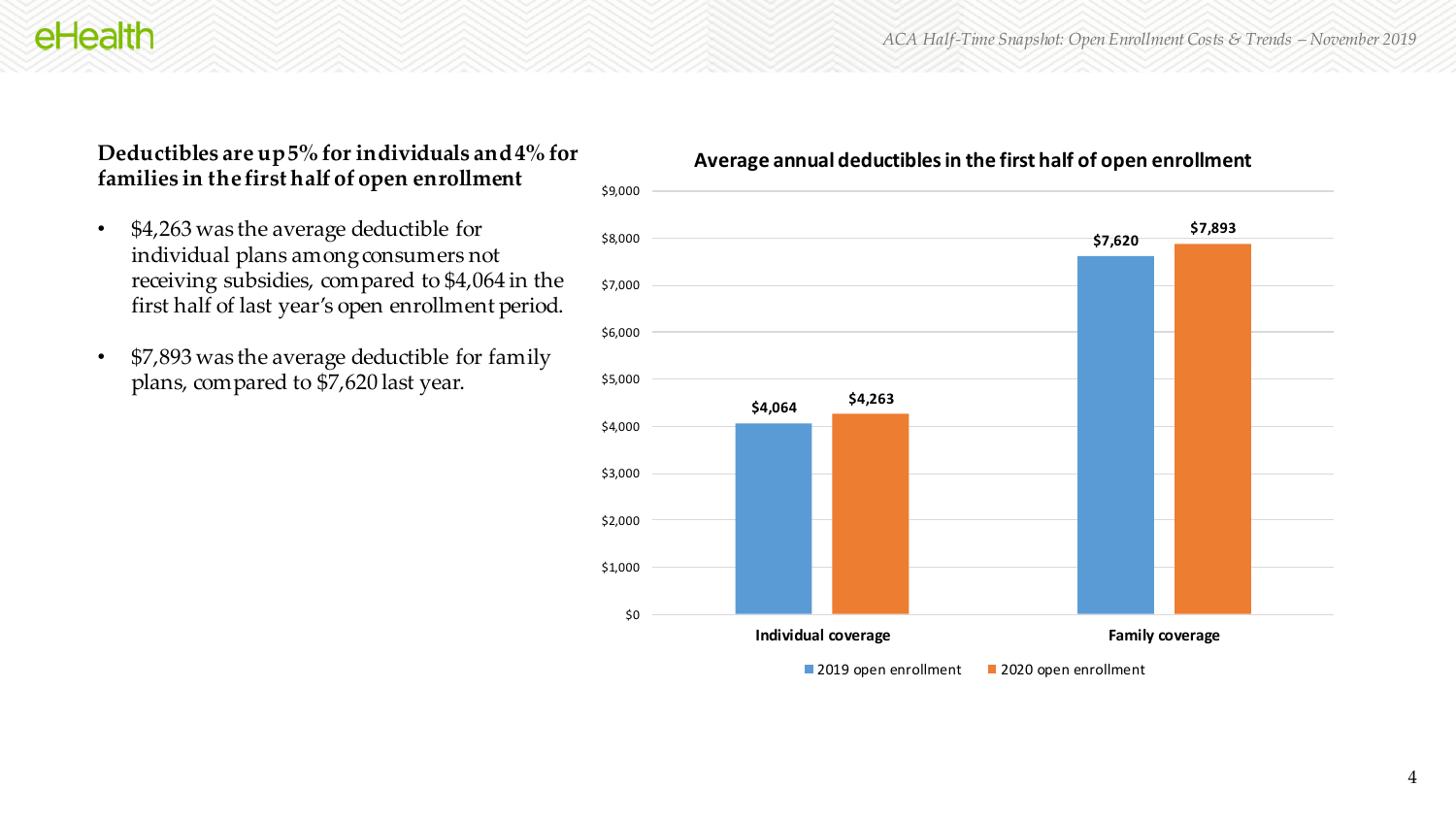## eHealth

### **More people are selecting EPO plans while fewer choose HMO plans**

- 49% selected HMO-style individual and family plans in the first half of the 2020 open enrollment period, compared with 56% the year before.
- 31% selected EPO-style individual and family plans in the first half of the 2020 open enrollment period, compared with 25% the year before.



**Selection by plan time in the first half of open enrollment**

**A note on plan types:** Health Maintenance Organization (HMO) plans typically require members to coordinate care through a primary care physician, while Preferred Provider Organization (PPO) plans typically allow members greater freedom to select their own doctors and self-refer to specialists. Exclusive Provider Organization (EPO) and Point of Service (POS) plans often combine elements of both HMO and PPO plans.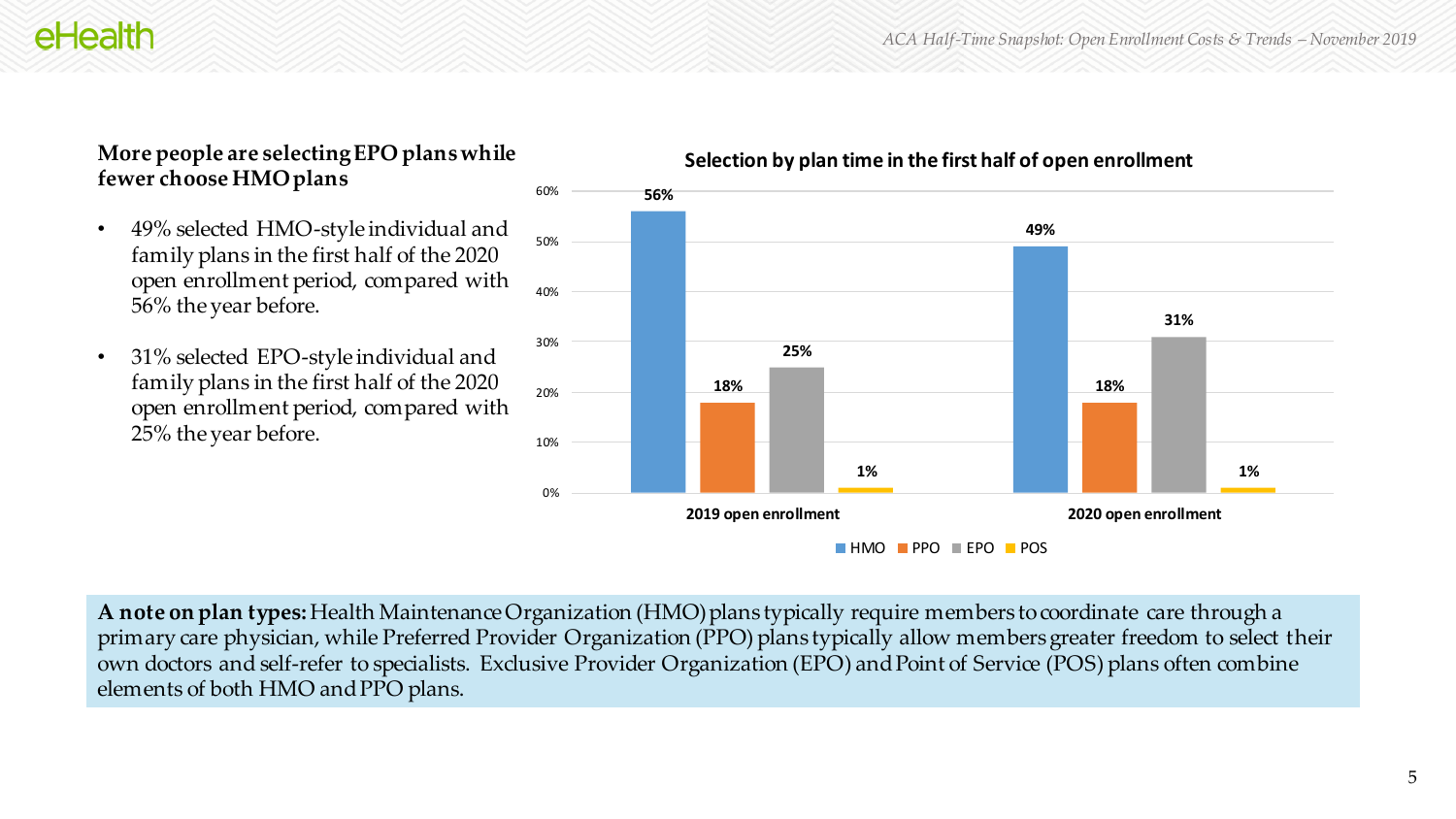eHealth

### **Metal level selections are almost unchanged from the same period last year.**

- 40% selected Bronze plans in the first half of the 2020 open enrollment period, compared with 39% last year.
- 34% selected Silver plans, a slight decline from last year (36%).
- 16% selected Gold plans (15% last year).
- 8% selected Catastrophic plans (unchanged from last year).
- 2% selected Platinum plans (unchanged from last year).



### **Selection by metal level in the first half of open enrollment**

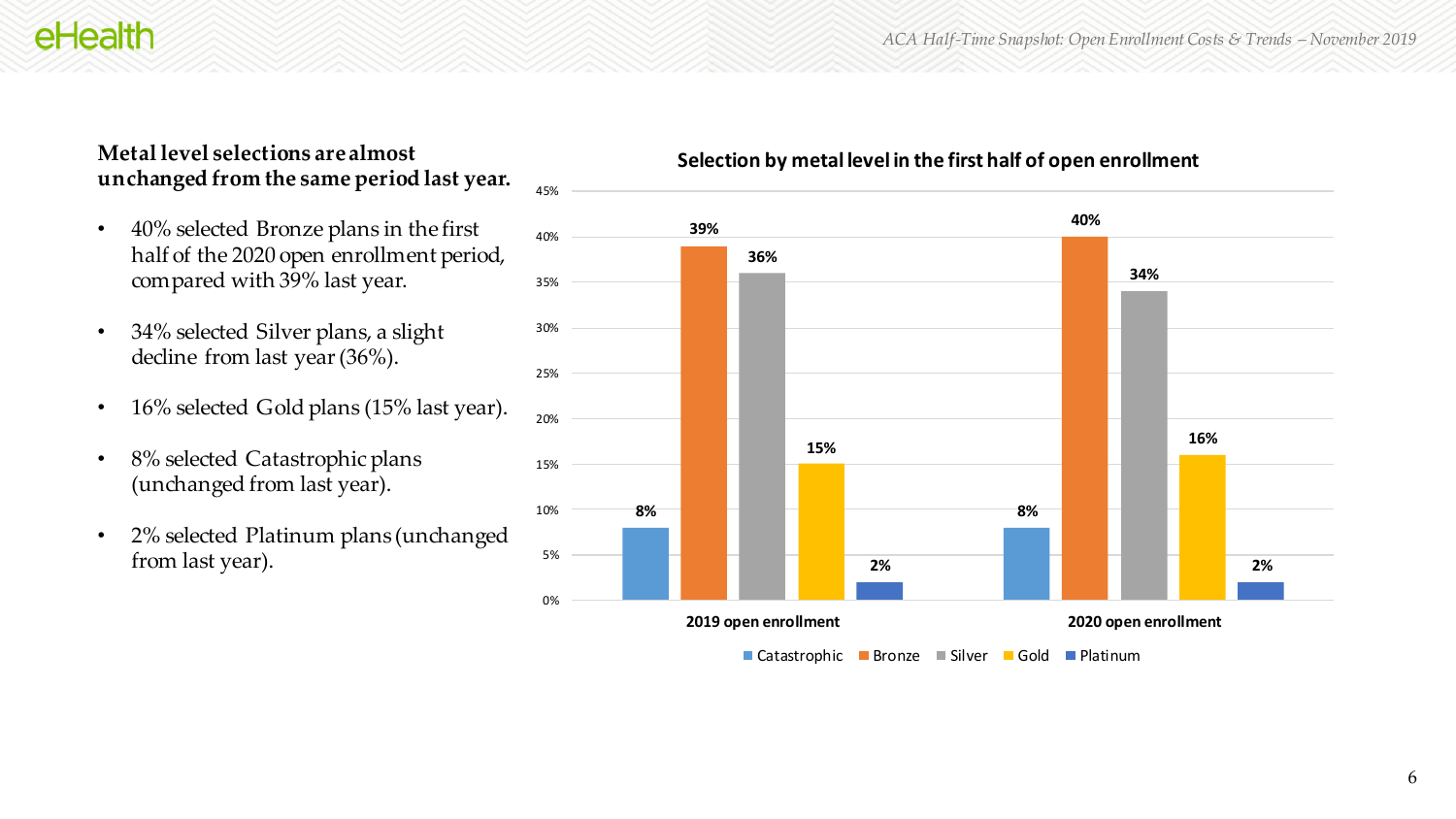#### **Methodology Note**

This report's findings are based solely on submitted applications for individual and family plans compliant with the Affordable Care Act received by eHealth between November 1 and November 20, 2019. Comparisons are drawn with cost and trend data for the first half of open enrollment the year prior, originally published by eHealth on November 30, 2018. Only submitted applications for individuals and families not receiving government subsidies were included in this analysis. In order to provide a more representative snapshot of costs and trends, data from the state of Ohio was excluded due to the exceptional nature of products sold by eHealth in that state. Changes in average costs and plan selection year over year may be explained by a number of factors including changes to premiums, the introduction of new products, changes in the average age of eHealth customers, and others. All figures have been rounded to the nearest full dollar or nearest full percentage point. Actual premiums, deductibles and other features of specific plans may vary from the average numbers shown.